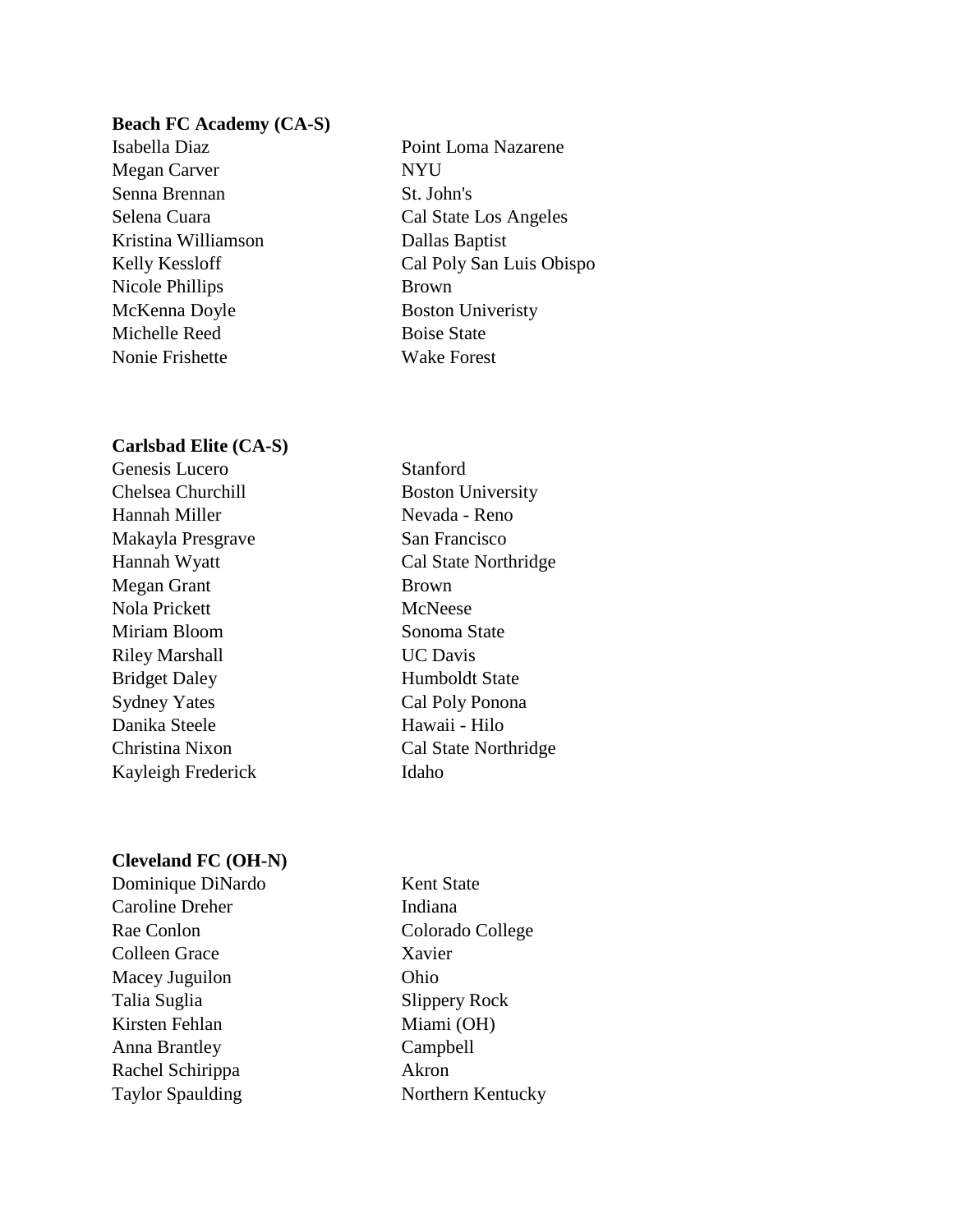- Eva Schneider Juli Knapp Bowling Green Libby Grace Xavier<br>
Jordan Cotleur
Cincinnati Jordan Cotleur Cincinnati<br>Adrienne Ross Chio State Adrienne Ross
- Peyton Davis **Eastern Michigan** Sarah Lawrence Loyola (Chicago)<br>
Eva Schneider Valparaiso

### **DMCV Sharks Elite (CA-S)**

| Ellissya Andino          | <b>UC</b> Irvine     |
|--------------------------|----------------------|
| Kristen Cole             | Point Loma Nazarene  |
| Crystal Cordova          | North Carolina State |
| Julianne DeArmas         | San Diego            |
| <b>Riley Dixon</b>       | Navy                 |
| <b>Brooklyn Gonzalez</b> | Fordham              |
| Adriana Gutierrez        | Notre Dame de Namur  |
| Hannah Keogh             | North Carolina State |
| Franzisca Komar          | Stevens IT           |
| <b>Shelby Lee</b>        | <b>UC</b> Irvine     |
| Melissa Lowder           | Santa Clara          |
| Kirsten McBeain          | Mercer               |
| Gianna Montini           | Auburn               |
| Natalie Saddic           | <b>UC</b> Davis      |
| Jordan Sanders           | Long Beach State     |
| Samantha Stabb           | Clemson              |
| Sydney Wootten           | North Carolina State |
|                          |                      |

# **Farmingdale United (NY-E)**

| Christine Lampasi | <b>Marist College</b>    |
|-------------------|--------------------------|
| Erin Neville      | <b>Boston University</b> |
| Niccola Venezia   | Miami (FL)               |
| Ally Baner        | <b>Stony Brook</b>       |
| Jessica Ammendola | Bloomsburg               |
| Hope Quinonez     | Marist College           |
| Amanda Milazzo    | Molloy                   |
| Kaitlin Loughren  | <b>Stony Brook</b>       |
| Lauren Hill       | Davis and Elkins         |
| Kaitlin O'Connor  | Duquesne                 |
| Madalyn Fernbach  | Stonehill                |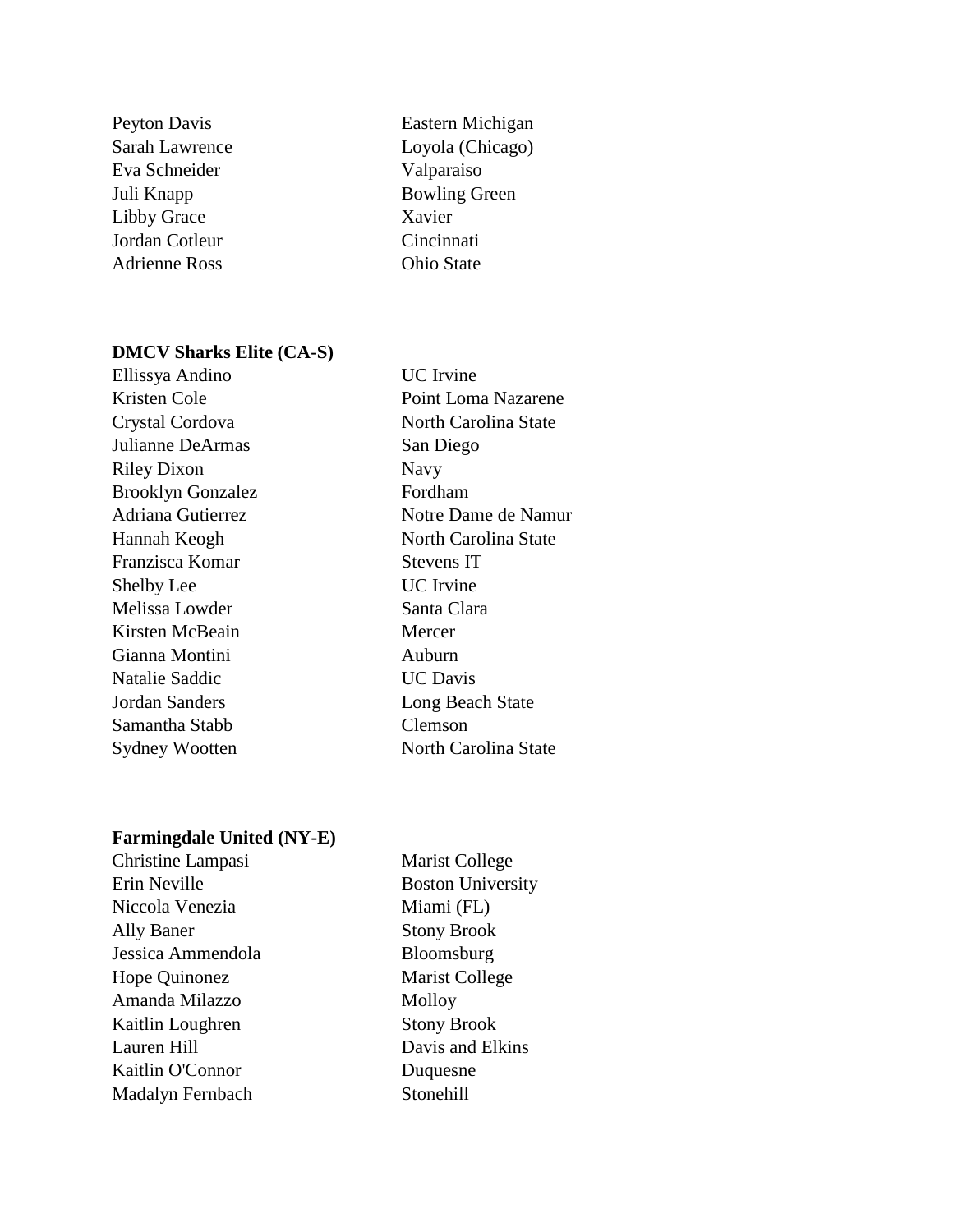Mackenzie Kober William and Mary Lacie Pietruszkiewicz Farmingdale State Francesca Venezia Boston College

### **FC United Select 96/97 (IL)**

Alyssa Brand Drake Bailey Ehrens DePauw Carly Hoke Arkansas Maureen Kerr Creighton Grace Quirk Wisconsin Dana Ulrich Chicago

Kaily Bruch Carnegie Mellon Katie Taylor Carnegie Mellon

### **KC Metro Dynamos (KS)**

Laura Carpenter Southwest Baptist Macy Dodd Missouri - Kansas City Linda Fiorito Drake University Kelcy Fiser Ball State Kim Gleason Indiana State Emily Griffin Central Missouri Nicole Hagel Nebraska - Omaha Taylor Hughes Washburn University Jamie Kutey Marquette Brooke Prondzinski Missouri State Paige Prondzinski Missouri State Parker Roberts Kansas Katie Sullivan Indiana State

Taylor Reynolds Southern Illinois - Edwardsville

### **KHA Red (OH-S)**

Payton Atkins Kentucky Madison Baumgardner Wake Forest Haley Best Morehead State Baylee Feist Wake Forest Taylor Greene Northern Kentucky McKenna Lavatori Morehead State Brittany Mahoney Kent State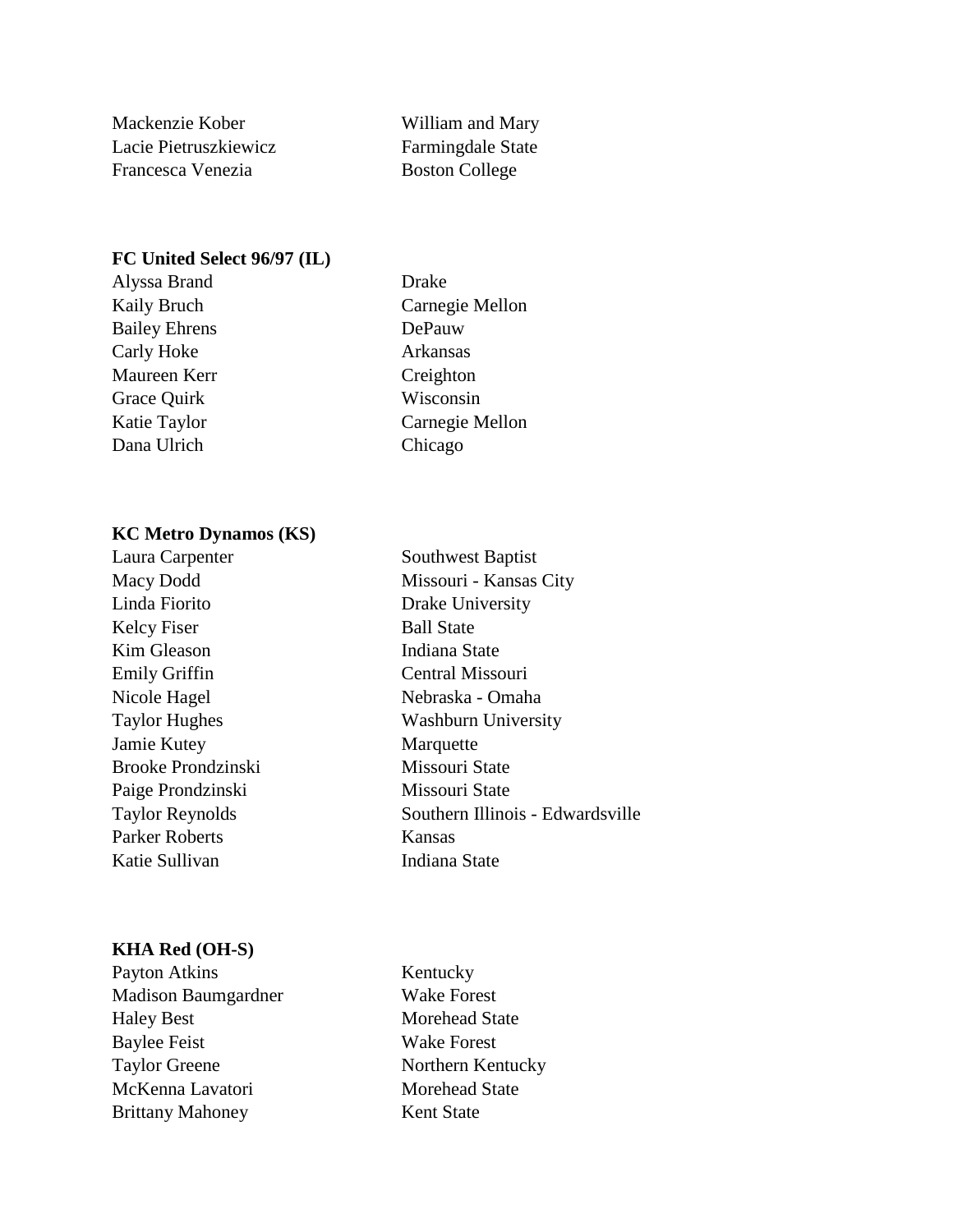## **Legacy 97 Red (AZ)**

| Ariz         |
|--------------|
| Colc         |
| Ariz         |
| Rice         |
| <b>Stets</b> |
| Ariz         |
| Ariz         |
| Fort         |
| Ariz         |
|              |

**Illinois** Kentucky Indiana State Winthrop Morehead State Morehead State

Arizona Colorado Christian Arizona State Stetson Arizona State Arizona State Fort Lewis Arizona State

## **97 Louisiana Fire Navy (LA)**

| <b>Eleanor Pratt</b> | <b>Navy</b>             |
|----------------------|-------------------------|
| Alexandra Thomas     | <b>LSU</b>              |
| Gabrielle Burmaster  | Spring Hill College     |
| <b>Martha Santos</b> | <b>Converse College</b> |
| Noelle Higginson     | Yale                    |
| Amelia Thibodeaux    | Louisiana Tech          |
|                      |                         |

### **Maitland 96/97 Krush Black (FL)**

| Chelsea Burns               | Duke             |
|-----------------------------|------------------|
| Kelli Crowley               | <b>UCF</b>       |
| Gabriella English           | San Diego State  |
| Alana Hockenhull            | Clemson          |
| Caroline Jeffers            | East Carolina    |
| Carrie Lawrence             | South Carolina   |
| Ruvimbo Mucherera           | North Carolina   |
| <b>Stevie-Marie Mullins</b> | Samford          |
| Jill Richards               | Elon             |
| Nicole Roseland             | Western Kentucky |
| Briana Solis                | Florida          |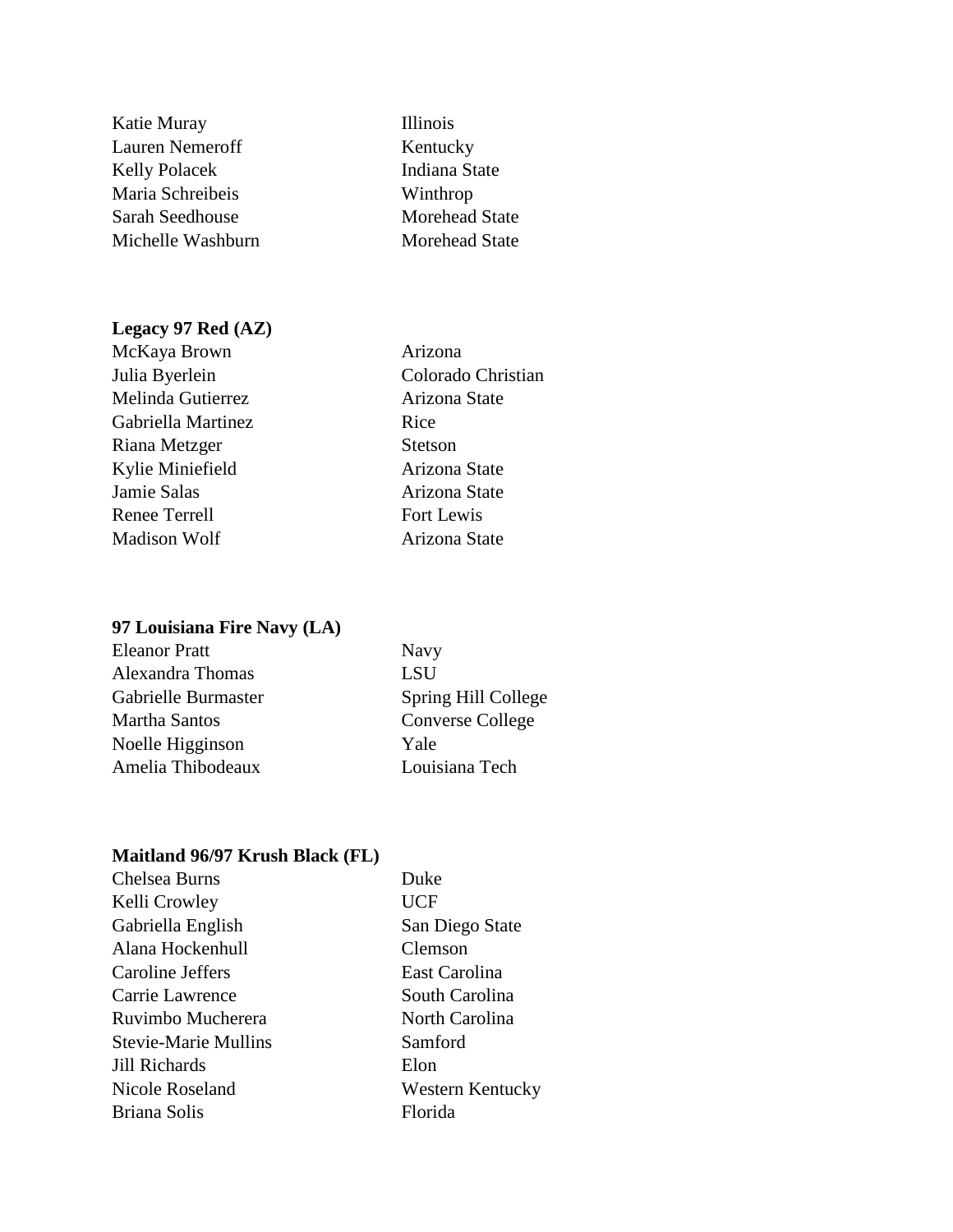Emily Tipton UCF Mecca Cobbin Troy State Savannah Courtney Albany Brittany Greene Lynn University Jasmine (Brooke) Linen North Florida Nicola Murphy Radford Alexis Vazquez Lynn University

### **NSA Jaguars (IL)**

Abbie Boswell Ball State Lauren Ciesla **Illinois** Erin Fitzgerald Cornell Kelly Keckler Western Illinois Morgan Kemerling Iowa Lexi Pelafas Central Michigan Emi Yamamoto Illinois - Chicago Megan Kozlow Illinois State Ashley Ingolia Stetson Alyssa Kovatchis Colorado State

Meredith Tunney College of Charleston

#### **Pride Predators 97 (CO)**

Lauren Case Saint Anselm Mattie Cutts Wright State Emma Contino North Dakota Rachel Martino Colorado College Rianna Lockhart Creighton Reece Hummel Arizona State Hannah Gerdin Colorado State Summer Halle Wyoming Tanner Haughn Texas Tech Madison Wiegand Oregon Alleandra Watt Texas A&M Hunter Peifer South Carolina

Caitlin Esterle Colorado State Deanna Rangel Colorado State - Pueblo Thalia Kusulas Northern Colorado Cydney Skinner Nebraska - Omaha Brooke Braden Northern Colorado